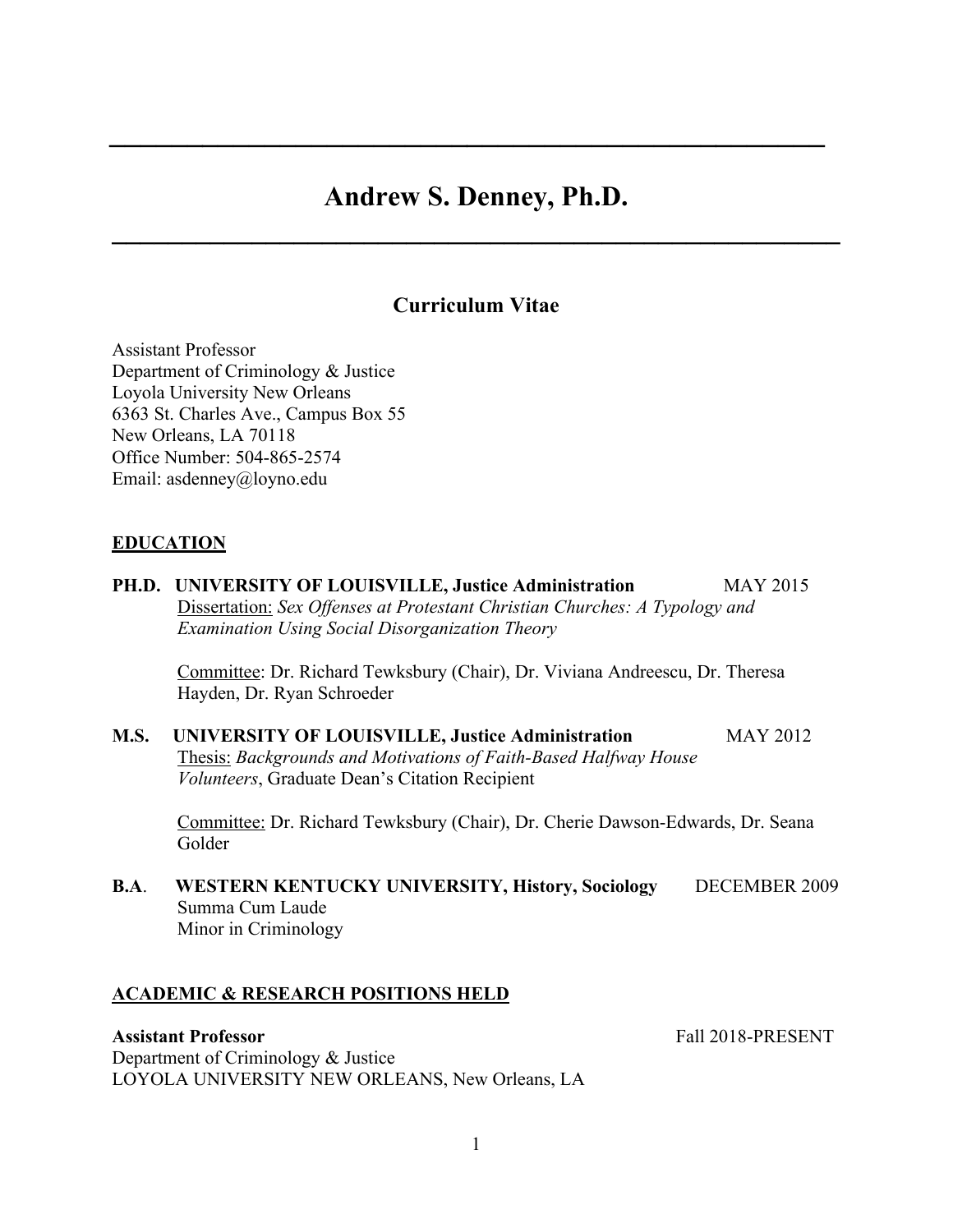| <b>Assistant Professor</b><br>Department of Criminology & Criminal Justice<br>UNIVERSITY OF WEST FLORIDA, Pensacola, FL | <b>FALL 2015-AUGUST 2018</b> |
|-------------------------------------------------------------------------------------------------------------------------|------------------------------|
| <b>Graduate Teaching Assistant</b><br>Department of Justice Administration<br>UNIVERSITY OF LOUISVILLE, Louisville, KY  | 2012-2015                    |
| <b>Graduate Research Assistant</b><br>Department of Justice Administration<br>UNIVERSITY OF LOUISVILLE, Louisville, KY  | 2011-2012                    |

#### **RESEARCH INTERESTS**

- Institutional Corrections
- Community Re-entry
- Faith-Based Programming
- Sexual Deviance

#### **PUBLICATIONS**

#### **Peer-Reviewed Journal Articles (\*denotes student co-author)**

- Goulette, N. G., Denney, A. S., & Crow, M. (2020). "Anything can happen at any time:" Perceived causes of correctional officer injuries. *Criminal Justice Review*, 1-17.
- Copenhaver, A., Denney, A. S., & Rapp, V.\* (2020). Police cadet general and interactional knowledge of persons with Autism Spectrum Disorders (ASDs). *Policing: An International Journal*, *43*(2), 345-359.
- Denney, A. S., Copenhaver, A., & Schwendau, A. (2020). Predicting health and wellness outcomes for probation and parole officers: An exploratory study. *Criminal Justice Policy Review*, *31*(4), 573-591.
- Herzog, J., Scott, D., Ferdik, F., Denney, A.S., & Conklin, B. (2019). Participant perceptions of veteran's treatment courts: A qualitative assessment and systems model. *Journal of Veterans Studies*, *4*(2), 78-93.
- Denney, A.S., & Goulette, N.G. (2019). College student views on criminality and community correctional sanctions: A high-impact practice. *Corrections: Policy, Practice and Research*, *4*(1), 58-78.
- Denney, A.S., Kerley, K.R., & Gross, N.G. (2018). Child sexual abuse in Protestant Christian congregations: A descriptive analysis of offense and offender characteristics. *Religions*, *9*(1), 27.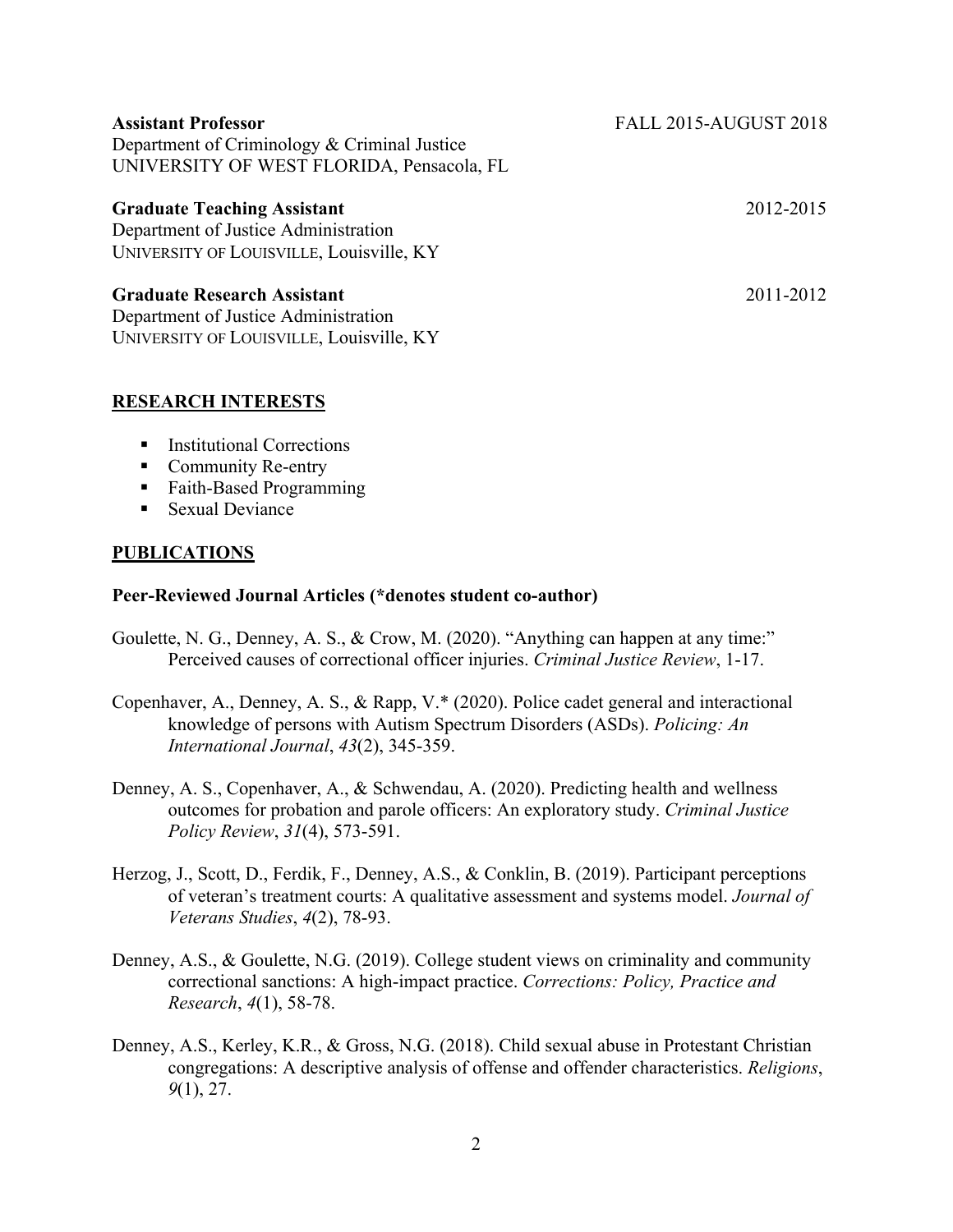- Denney, A.S. (2018). Prison chaplains: Perceptions of criminality, effective prison programming characteristics, and the role of religion in the desistance from crime. *American Journal of Criminal Justice*, *43*(3), 694-723.
- Goulette, N., & Denney, A.S. (2018). Probation simulation: A high-impact practice. *Journal of Criminal Justice Education*, *29*(3), 370-398.
- Denney, A.S. (2017). Prison chaplains: Inmate/correctional officer role perceptions and conflict management in modern corrections. *Corrections: Policy, Practice and Research*, *2*(3), 189-210.
- Denney, A.S., & Connor, D.P. (2016). Serious juvenile offenders who have experienced emerging adulthood: Substance use and recidivism. *Children and Youth Services Review*, *67*(1), 11-19.
- Vito, G.F., Higgins, G.E., & Denney, A.S. (2014). Transactional and transformational leadership: An examination of the Leadership Challenge Model. *International Journal of Police Strategies and Management*, *37*(4), 809-822. **\*3rd Most Downloaded Article in Journal Since 2005\***
- Tewksbury, R., Connor, D., & Denney, A.S. (2014). Disciplinary infractions behind bars: An exploration of importation and deprivation theories. *Criminal Justice Review*, *39*(2), 201- 218.
- Denney, A.S., Tewksbury, R., & Jones, R. (2014). Beyond basic needs: Social support and structure for successful offender reentry. *Journal of Qualitative Criminal Justice and Criminology*, *2*(1), 39-67.
- Denney, A.S., & Tewksbury, R. (2013). Motivations and the need for fulfillment among faithbased halfway-house volunteers. *Justice Policy Journal*, *10*(1) http://www.cjcj.org/uploads/cjcj/documents/denney\_et\_al.pdf.
- Denney, A.S., & Tewksbury, R. (2013). Characteristics of successful personal ads in a BDSM on-line community. *Deviant Behavior, 34*(2), 153-168.
- Denney, A.S., & Tewksbury, R. (2013). How to write a literature review. *Journal of Criminal Justice Education, 24*(2), 218-234. **\*Most Downloaded Article in Journal History\***
- Tewksbury, R., Higgins, G.E., & Denney, A.S. (2012). Validating a measure of work stress for correctional staff: A structural equation modeling approach. *Criminal Justice Policy Review*, *24*(3), 338-352.
- Tewksbury, R., Higgins, G.E., & Denney, A.S. (2012). Measuring work stress among correctional staff: A Rasch measurement approach. *Journal of Applied Measurement, 13*(4), 394-402.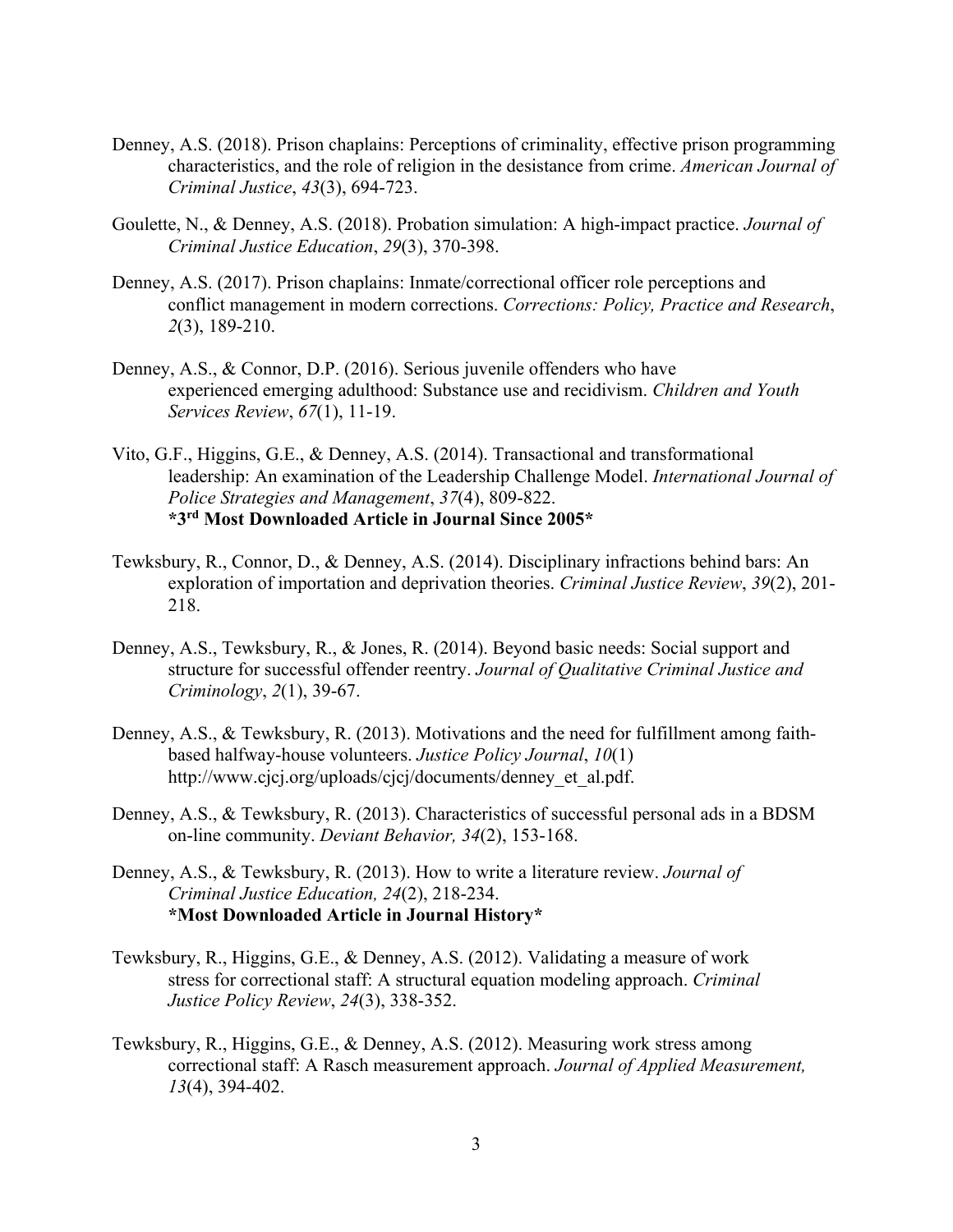#### **Book Chapter**

- Denney, A.S. (2018). Backgrounds and motivations of prison chaplains. In Kent R. Kerley (Ed.), *Finding Freedom in Confinement: The Role of Religion in Prison Life*. Westport: Praeger.
- Denney, A.S., & Tewksbury, R. (2016). ICTs and sexuality. In T.J. Holt and M. McGuire (Eds.), *Handbook of Technology, Crime, and Justice*. London: Routledge.
- Denney, A.S., & Tewksbury, R. (2014). Bug chasing: The pursuit of HIV infection. In E. Dretsch & R. Moore (Eds.), *Sexual Deviance Online*. Durham: Carolina Academic Press.

#### **Encyclopedia Articles**

- Denney, A.S. (2021). Prison Rape. *Encyclopedia of Crime, Law Enforcement, Courts, and Corrections*. Westport: Praeger.
- Denney, A.S. (2021). Religion in Prison. *Encyclopedia of Crime, Law Enforcement, Courts, and Corrections*. Westport: Praeger.
- Denney, A.S. (in press). Faith-based programs. *Encyclopedia of Corrections*. Boston: Wiley-Blackwell.
- Denney, A.S. (in press). Chaplains. *Encyclopedia of Corrections*. Boston: Wiley-Blackwell.
- Denney, A. S. (2014). Bondage and discipline. *Encyclopedia of Social Deviance.* Thousand Oaks: SAGE Publications.
- Tewksbury, R., & Denney, A.S. (2013). Homophobic assault. *Encyclopedia of Street Crime in America.* Thousand Oaks: SAGE Publications.
- Tewksbury, R., & Denney, A.S. (2013). Exposure, indecent. *Encyclopedia of Street Crime in America.* Thousand Oaks: SAGE Publications.

#### **Book Reviews**

Denney, A.S. (July, 2012). Review of *Homies and Hermanos: God and Gangs in Central America* by Robert Brenneman (2012). Available from http://clcjbooks.rutgers.edu/books/homies\_and\_hermanos.html

## **Media Entries**

Denney, A.S. (November, 2018). Prison chaplain views on criminality and reform. *Public Health Post*. Available from https://www.publichealthpost.org/research/prison-chaplain-views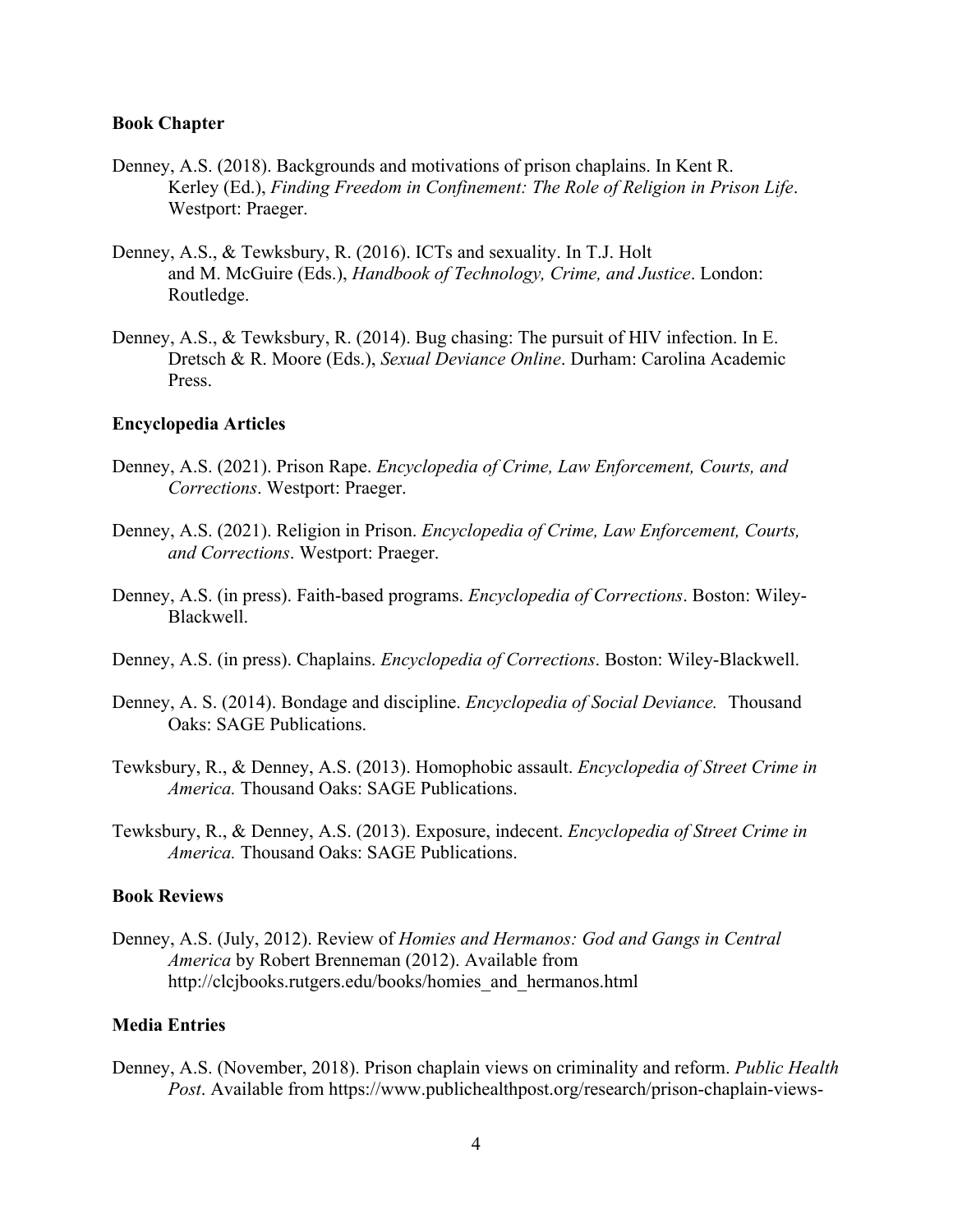on-criminality-and-reform/.

## **Manuscripts Under Review**

Denney, A.S., Oram, C., & Sutton, M. (under review). Crime at places of worship: A geospatial analysis. *Journal for the Scientific Study of Religion*.

## **Manuscripts In-Progress**

- Andreescu, V., & Denney, A.S. (in progress). The family environment, personal experiences, and other individual-level factors differentiating female adolescent victims of sexual violent from their non-victim counterparts.
- Connor, D.P., Giuffre, A., & Denney, A.S. (in progress). Demonic encounters in parole decision making: Explanations for extreme lawbreaking and experiences with perceived evil.
- Denney, A.S. (in progress). Sex offenses at Protestant Christian churches: An examination of offender/offense characteristics using Social Disorganization Theory.
- Denney, A.S. (in progress). Sex offenses at Protestant Christian churches: An offender typology.
- Denney, A.S., Snyder, J., Frye, B., & Springer, E. (in progress). Trends in College Student Conduct Violations: A comparison of fraternity/sorority organizations, athletes, ROTC, and honors students.
- Snyder, J., Denney, A.S., Springer, E., & Frye, B. (in progress). Trends in college student conduct violations: Examining the prevalence and sanctions for student drug and alcohol violations.

## **EXTERNAL GRANTS**

Ferdik, F., Crow, M., Goulette, N., & Denney, A.S. (Applied for, 2016). Assessing fatal and non-fatal work-related injuries experienced by correctional officers and their impact on their corrections environment (Submitted 5/16/2016 to the National Institute of Justice; \$499,000; did not receive funding).

## **INTERNAL GRANTS**

- Ferdik, F., Denney, A.S., Goulette, N., & Crow, M. (Awarded, 2016) Assessing fatal and non-fatal work-related injuries experienced by correctional officers and their impact on their corrections environment. Research and Sponsored Programs, New Faculty Research Award (applied and received funding; \$8,000).
- Denney, A.S., & Goulette, N. (2016). Probation simulation. A proposal submitted to the University of West Florida QEP Committee (applied and received funding; \$5,000).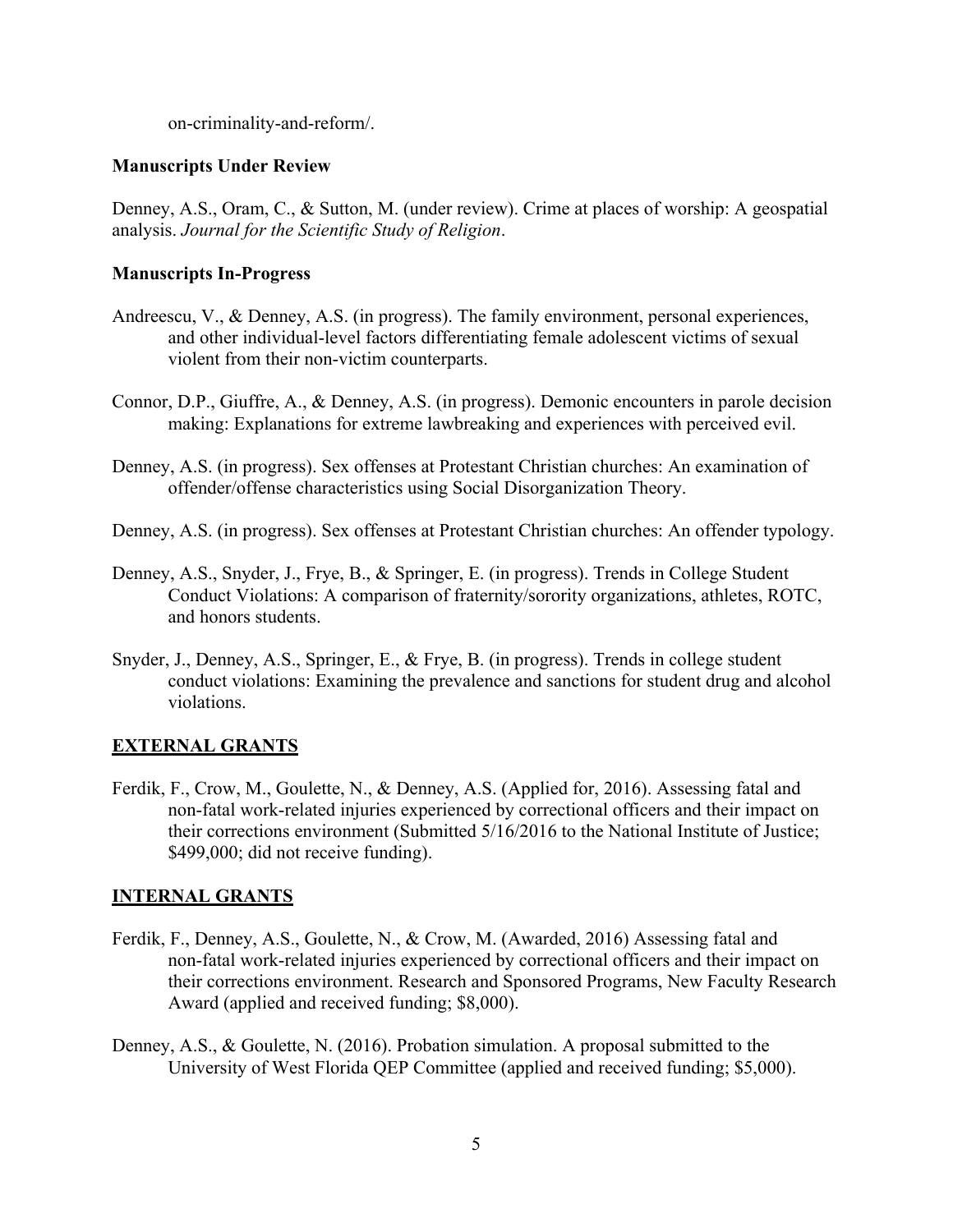- Denney, A.S., & Goulette, N. (2016). Probation simulation. A proposal submitted to the CEPS at the University of West Florida Emerge Scholars Program (applied and received funding; \$3,000).
- Denney, A.S. (2016). College of Education and Professional Studies Travel Fund Match Program (applied and received funding, \$1,500).
- Denney, A.S. (2015). College of Education and Professional Studies Travel Fund Match Program (applied and received funding; \$1,500).

## **CONFERENCE PRESENTATIONS**

- Denney, A.S., Goulette, N., Johnson, K., & Crow, M. (2019, September). *Modifying an introduction to criminal justice course to be writing intensive*. Southern Criminal Justice Association. Research findings presented at the annual Southern Criminal Justice Association, Nashville, TN.
- Copenhaver, A., Denney, A. S., & Rapp, V. (2019, September). *Law enforcement recruit attitudes towards special identification for Autistic individuals*. Southern Criminal Justice Association. Research findings presented at the annual Southern Criminal Justice Association, Nashville, TN.
- Copenhaver, A., & Denney, A.S. (2019, March). *Law enforcement recruit knowledge of Autism*. Academy of Criminal Justice Sciences. Research findings presented at the annual Academy of Criminal Justice Sciences, Baltimore, MD.
- Herzog, J., Ferdik, F., Scott, D., Denney, A.S., & Conklin, B. (2018, September). *Participant perceptions of the veteran treatment court model: A qualitative approach*. Southern Criminal Justice Association. Research findings presented at the annual Southern Criminal Justice Association, Pensacola, FL.
- Denney, A.S., Oram, C., Sutton, M. (2018, September). *Church crime: A geospatial analysis of crime at places of worship*. Research findings presented at the annual Southern Criminal Justice Association, Pensacola, FL.
- Denney, A.S., Copenhaver, A., & Schwendau, A. (2018, September). *Predicting health and wellness outcomes for probation and parole officers: An exploratory study*. Southern Criminal Justice Association. Research findings presented at the annual Southern Criminal Justice Association, Pensacola, FL.
- Ferdik F., Denney, A.S., Goulette, N., & Crow, M. (2018, February). *Correctional officer workplace injuries: An appraisal of preventative measures*. Research findings presented at the annual Academy of Criminal Justice Sciences, New Orleans, LA.

Denney, A.S., Snyder, J., Frye, B., & Springer, E. (2017, November). *Trends in college student*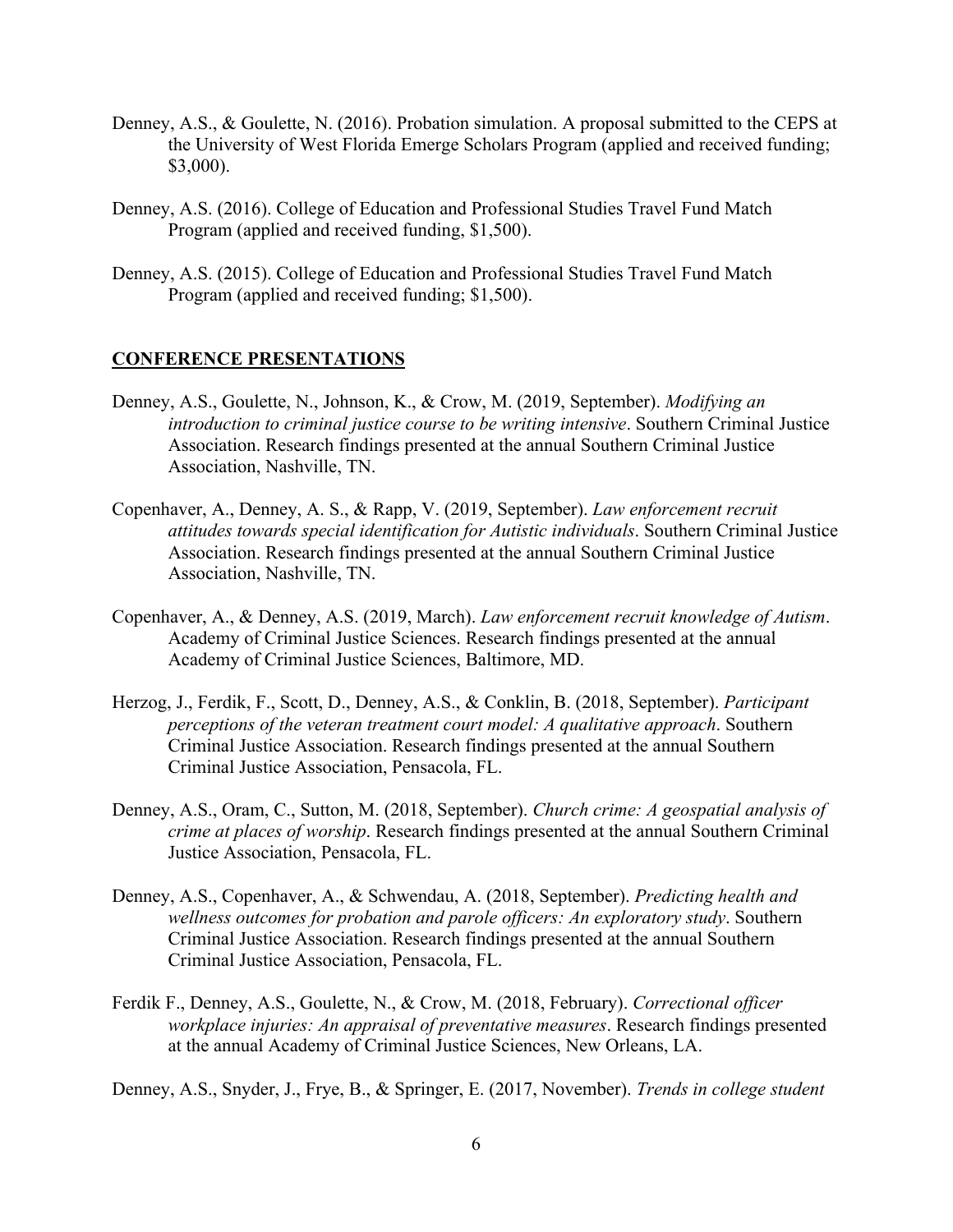*conduct violations: A comparison of fraternity/sorority organizations, athletes, ROTC, and honors students*. Research findings presented at the annual American Society of Criminology, Philadelphia, PA.

- Snyder, J., Denney, A.S., Springer, E., & Frye B. (2017, November). *College student violations: Examining the prevalence and sanctions for student drug and alcohol violations*. Research findings presented at the annual American Society of Criminology, Philadelphia, PA.
- Connor, D.P., Giuffre, A., & Denney, A.S. (2017, November). *Demonic encounters in parole decision making: Explanations of extreme lawbreaking and experiences with perceived evil*. Research findings presented at the annual American Society of Criminology, Philadelphia, PA.
- Morales, N., Ferdik, F., Goulette, N., Denney, A.S., & Crow, M. (2017, September). *Assessing determinants of workplace injuries experienced by correctional officers*. Research findings presented at the annual Southern Criminal Justice Association, New Orleans, LA.
- Andreescu, V., & Denney, A.S. (2017, September). *The family environment, personal experiences, and other individual-level factors differentiating female adolescent victims of sexual violence from their non-victim counterparts*. Research findings presented at the annual Southern Criminal Justice Association, New Orleans, LA.
- Denney, A.S., & Goulette, N. (2017, September). *College student perceptions towards criminality and community corrections: Exposure to a high-impact learning practice*. Research findings presented at the annual Southern Criminal Justice Association, New Orleans, LA.
- Denney, A.S., Papa, E.B., & Connor, D.P. (2017, March). *Sex offenders employed in institutions of higher education: Hiring experiences and the management of self.* Research findings presented at the annual Academy of Criminal Justice Sciences, Kansas City, MO.
- Goulette, N., & Denney, A.S. (2017, March). *Probation simulation: A high impact learning practice for criminal justice majors.* Research findings presented at the annual Academy of Criminal Justice Sciences, Kansas City, MO.
- Denney, A.S. (2016, November). *Prison chaplain perceptions: Criminality, rehabilitation, and the role of religion in the desistance from crime*. Research findings presented at the annual American Society of Criminology, New Orleans, LA.
- Denney, A.S. (2016, September). *Prison chaplains: Inmate/staff perceptions and conflict management in modern corrections*. Research findings presented at the annual Southern Criminal Justice Association, Savannah, GA.

Denney, A.S. (2016, April). *Backgrounds and motivations of prison chaplains*. Research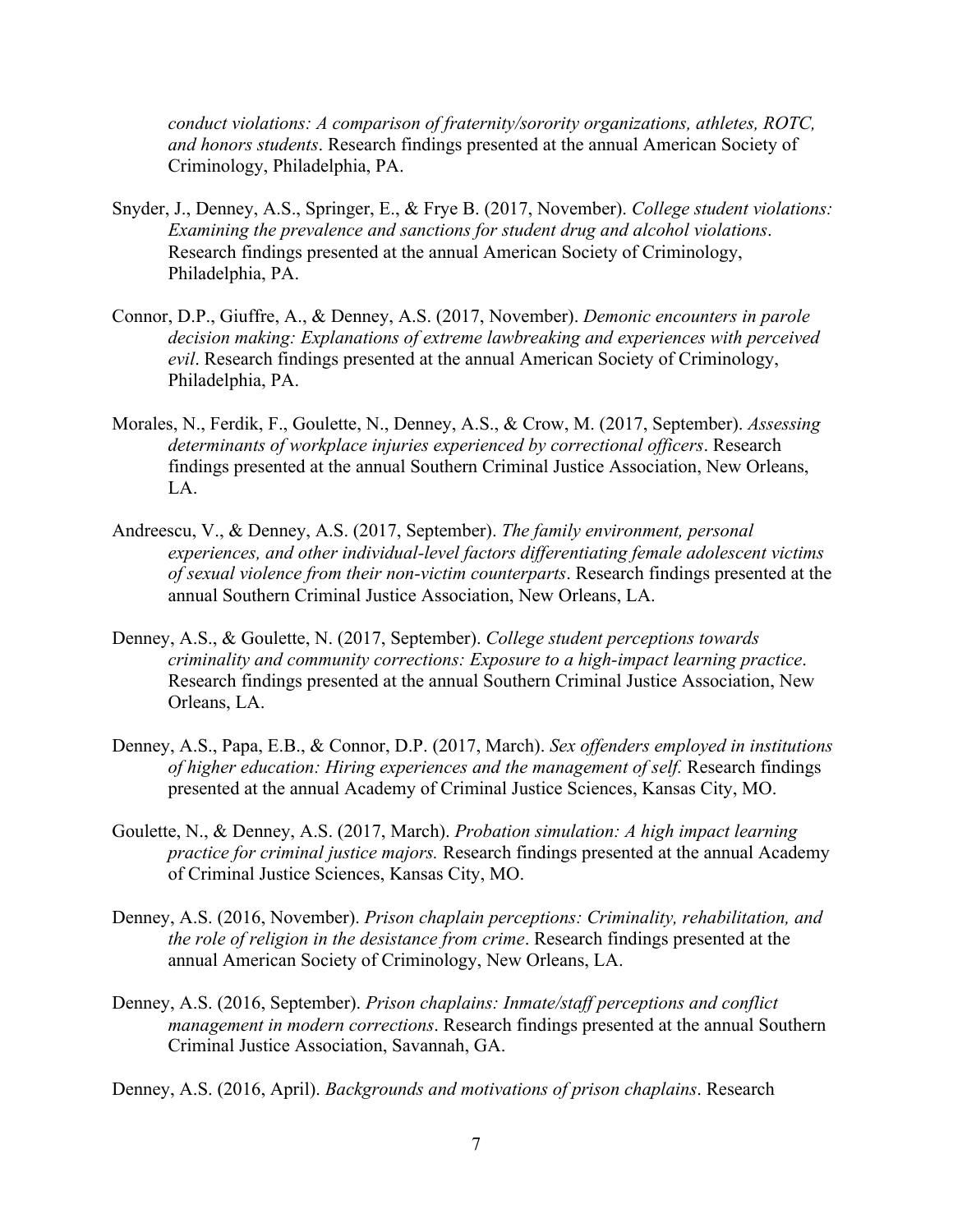findings presented at the annual Academy of Criminal Justice Sciences, Denver, CO.

- Denney, A.S. (2015, November). *Sex offenses at Protestant Christian Churches: An examination of offender/offense characteristics using Social Disorganization Theory*. Research findings presented at the annual American Society of Criminology, Washington, D.C.
- Denney, A.S. (2015, September). *Sex offenses at Protestant Christian Churches: An examination of offender, victim, and offense characteristics*. Research findings presented at the annual Southern Criminal Justice Association, Charleston, NC.
- Vito, G.F., Higgins, G.E., & Denney, A.S. (2015, March). *Using the Student Leadership Challenge Inventory to assess the leadership abilities and performance of police managers*. Research findings presented at the annual Academy of Criminal Justice Sciences, Orlando, FL.
- Denney, A.S. (2015, March). *Sex offenses at Protestant Christian churches: A typology of offenders, victims, and locations*. Research findings presented at the annual Academy of Criminal Justice Sciences, Orlando, FL.
- Denney, A.S., & Tewksbury, R. (2014, November). *Reasons for returning to prison: Sex offenders as technical violators*. Research findings presented at the annual American Society of Criminology, San Francisco, CA.
- Jones, H., Denney, A.S., Connor, D.P., & Schaefer, B. (2014, September). *Transitioning to and experiencing a Ph.D. criminology/criminal justice program: Perspectives from current students*. Roundtable presented at the annual Southern Criminal Justice Association, Clearwater, FL.
- Denney, A.S., Tewksbury, R., Jones, R.S. (2014, February). *Beyond basic needs: Social support and structure for successful offender reentry.* Research findings presented at the annual Academy of Criminal Justice Sciences, Philadelphia, PA.
- Connor, D., Denney, A.S., & Tewksbury, R. (2013, November). *Disciplinary infractions behind bars: Exploring inmate demographics and prison experience*. Research findings presented at the annual American Society of Criminology, Atlanta, GA.
- Denney, A.S., Connor, D., & Vito, A. (2013, September). *Tips for First-Time Teachers in Criminology/Criminal Justice*. Roundtable chair presented at the annual Southern Criminal Justice Association, Virginia Beach, VA.
- Denney, A.S. (2013, March). *Successful Tips for Transitioning from a Criminology/Criminal Justice Master's Program to a Ph.D. Program*. Roundtable chair presented at the annual Academy of Criminal Justice Sciences, Dallas, TX.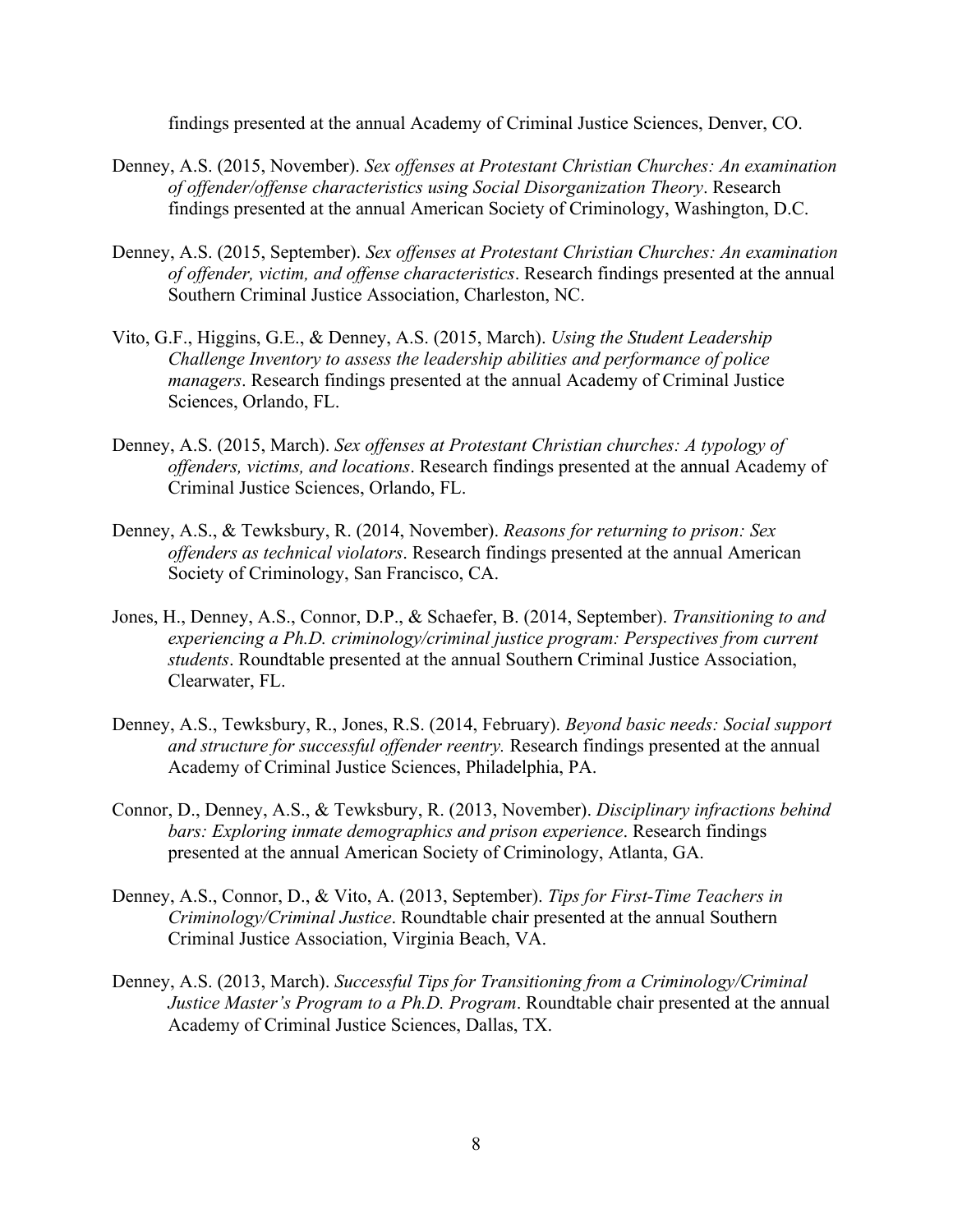- Denney, A.S. (2012, November). *Motivations and the need for fulfillment of faith-based halfway-house volunteers*. Research findings presented at the annual American Society of Criminology, Chicago, IL.
- Denney, A.S., & Andreescu, V. (2012, September). *Fear of violent victimization and its impact on Israeli quality of life.* Research findings presented at the annual Southern Criminal Justice Association, Atlantic Beach, FL.
- Denney, A.S., & Tewksbury, R. (2012, September). *Characteristics of successful personal ads in a BDSM online community*. Panel chair and research findings presented at the annual Southern Criminal Justice Association, Atlantic Beach, FL.
- Denney, A.S., & Tewksbury, R. (2012, February). *Desired partner characteristics and selfpresentation in an online BDSM community.* Research findings presented at the annual American Association of Behavioral and Social Sciences, Las Vegas, NV.

## **COURSES TAUGHT (Primary Instructor)**

CRIM- A110 Criminology Fundamentals (Loyola) CRIM- A330 Correctional Institutions (Loyola) CRIM- A325 Sex Offenses and Offenders (Loyola) CRIM- A331 Probation and Parole (Loyola) CRIM- A378 Cybercrime, Technology & Social Change (Loyola) CRIM- A425 Seminar in Major Works in Criminology (Loyola) CRIM- A700 Theories of Criminal Behavior (Loyola) CJC-6021 Penology (UWF) CJC-4167 Community Corrections (UWF) CCJ-4931 ST: Organized Crime (UWF) CCJ-3024 Criminal Justice System (UWF) CJE-3694 Cybercrime (UWF) [*Quality Matters Certified*] CCJ-2002 Survey of Crime and Justice (UWF) CCJ-3691 Sex Offenses and the Offender (UWF) JA-200 Crime and Justice in the U.S. (UofL) JA-421 Organized Crime (UofL) JA-202 Corrections in the U.S. (UofL)

## **HONORS AND AWARDS**

| <b>SAGE Junior Faculty Professional Development Teaching Award</b><br>Academy of Criminal Justice Sciences | 2019      |
|------------------------------------------------------------------------------------------------------------|-----------|
| <b>SGA's Distinguished Teaching/Staff Award [Nominated]</b><br>UNIVERSITY OF WEST FLORIDA, Pensacola, FL   | 2017      |
| <b>Graduate Teaching Assistantship Appointment</b>                                                         | 2012-2015 |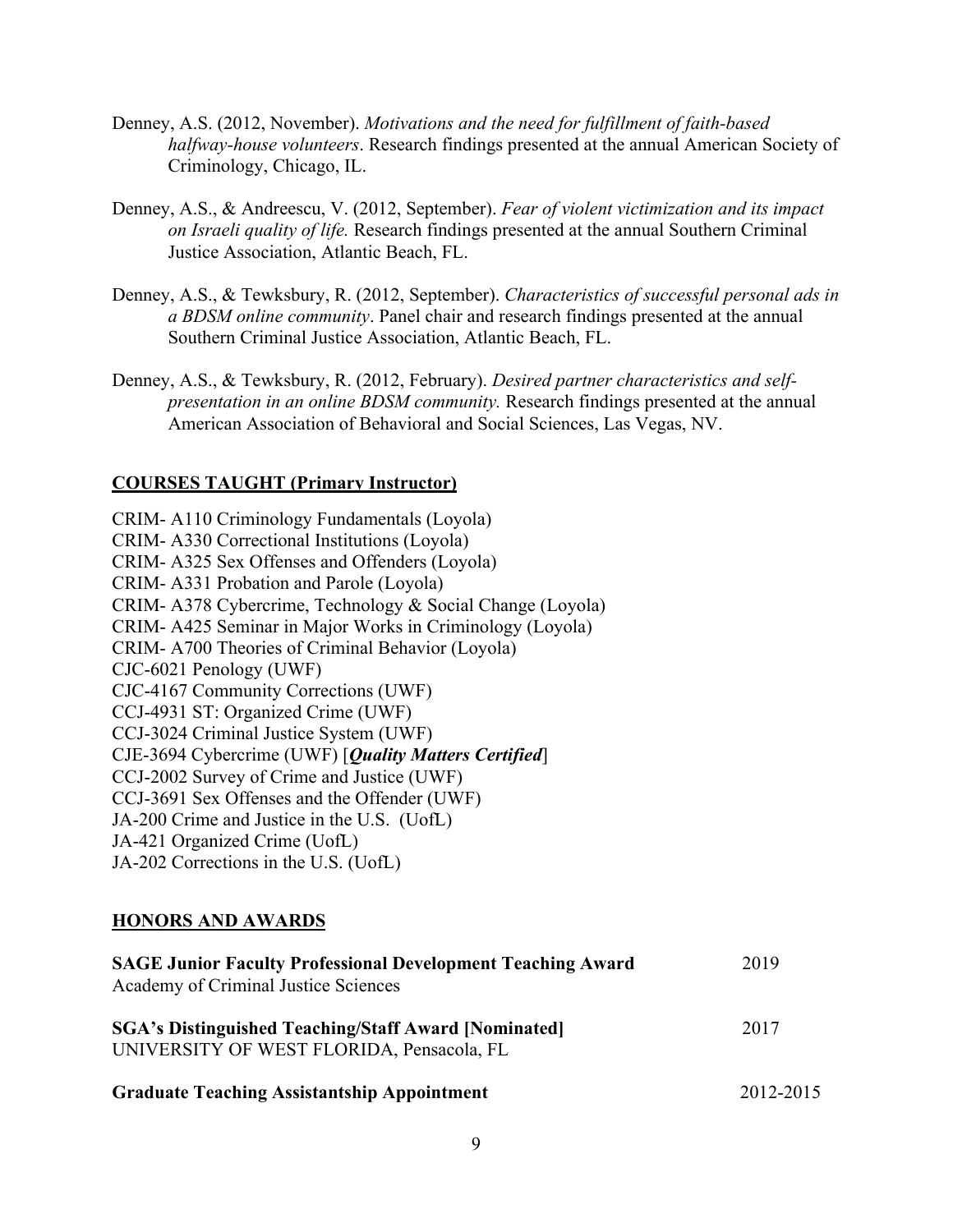| Department of Justice Administration<br>UNIVERSITY OF LOUISVILLE, Louisville, KY                                                                                                                                               |                                                                                   |
|--------------------------------------------------------------------------------------------------------------------------------------------------------------------------------------------------------------------------------|-----------------------------------------------------------------------------------|
| <b>Red &amp; Black Scholar Mentor</b><br>University of Louisville Athletics Department<br>UNIVERSITY OF LOUISVILLE, Louisville, KY                                                                                             | SPRING 2014                                                                       |
| <b>Faculty Favorite: An Outstanding Professor Nominated by Students</b><br>Delphi Center for Teaching and Learning                                                                                                             | 2013-2014                                                                         |
| <b>Strategic Plan Tuition Award</b><br>School of Interdisciplinary and Graduate Studies<br>UNIVERSITY OF LOUISVILLE, Louisville, KY                                                                                            | <b>FALL 2012/ SPRING 2013</b><br>FALL 2013/ SPRING 2014<br>FALL 2014/ SPRING 2015 |
| <b>Graduate Dean's Citation</b><br>School of Interdisciplinary and Graduate Studies<br>UNIVERSITY OF LOUISVILLE, Louisville, KY                                                                                                | <b>SPRING 2012</b>                                                                |
| <b>Graduate Research Assistantship Appointment</b><br>Department of Justice Administration<br>UNIVERSITY OF LOUISVILLE, Louisville, KY                                                                                         | 2011-2012                                                                         |
| <b>MENTORED RESEARCH</b>                                                                                                                                                                                                       |                                                                                   |
| Doctoral Dissertation Committee, Katie Hughes [Criminal Justice] Correctional Officers'<br>Responses to Stress: An Exploration of the Relationships between Violence and Trauma<br><b>Exposure, Coping Mechanisms and PTSD</b> |                                                                                   |
| UNIVERSITY OF LOUISVILLE                                                                                                                                                                                                       | Present                                                                           |
| Thesis, Victoria Rapp's [Criminology & Justice] The Prevalence of Sexual Assault within All-<br><b>Star Cheerleading</b>                                                                                                       |                                                                                   |
| LOYOLA UNIVERSITY NEW ORLEANS                                                                                                                                                                                                  | Present                                                                           |
| Thesis, Denyze Stevenson's [Criminology & Justice] The SORNA and Its Impact on Recidivism<br>and Reintegration for Louisiana Sex Offenders                                                                                     |                                                                                   |
| LOYOLA UNIVERSITY NEW ORLEANS                                                                                                                                                                                                  | 2020                                                                              |
| Thesis, Katie Nesbitt's [Criminology & Justice] Criminal Justice Policy Review: FIRST STEP<br>Act                                                                                                                              |                                                                                   |
| LOYOLA UNIVERSITY NEW ORLEANS                                                                                                                                                                                                  | 2019                                                                              |
| Thesis, Jocelyn Mancia's [Criminology & Justice] Reentry Programs: Components of a<br>Successful Reentry Program and its Effect on Recidivism Rates                                                                            |                                                                                   |
| LOYOLA UNIVERSITY NEW ORLEANS                                                                                                                                                                                                  | 2019                                                                              |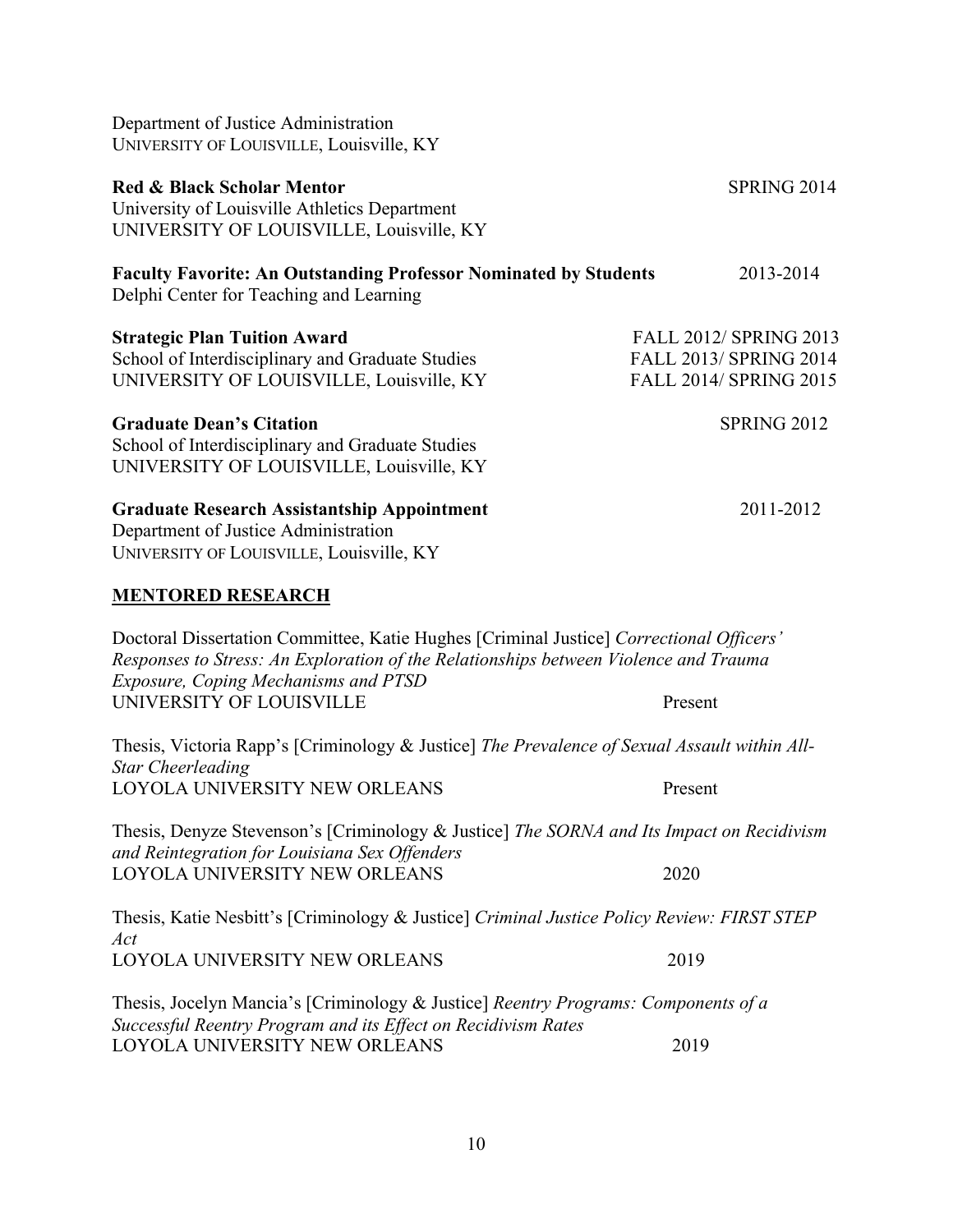| Thesis, Brandon Caples' [Criminology & Justice] Juvenile Transfer Laws: How Do the Long-<br>Term Effects of Incarceration Impact Juveniles Who Were Processed Through the Adult System?<br>LOYOLA UNIVERSITY NEW ORLEANS | 2019         |
|--------------------------------------------------------------------------------------------------------------------------------------------------------------------------------------------------------------------------|--------------|
| Area Paper, Christy Oram's [Criminology & Criminal Justice] Church crime: A geospatial<br>analysis of crime at places of worship                                                                                         |              |
| UNIVERSITY OF WEST FLORIDA                                                                                                                                                                                               | 2018         |
| Thesis Committee, Andrea Giuffre's [Criminal Justice] Sorority women's perceptions of victims'<br>services on an urban campus                                                                                            |              |
| <b>SEATTLE UNIVERSITY</b>                                                                                                                                                                                                | 2018         |
| Thesis Committee, Evan Springer's [Anthropology] The examination of liminality, strain, and<br>academic misconduct among college students.                                                                               |              |
| UNIVERSITY OF WEST FLORIDA                                                                                                                                                                                               | 2017         |
| <b>INSTITUTIONAL SERVICE ACTIVITIES</b><br><b>University-Level</b>                                                                                                                                                       |              |
| University Liaison- Fordham University's Taking Responsibility: Jesuit Educational Institutions<br>Confront the Causes and Legacy of Sexual Abuse                                                                        |              |
| LOYOLA UNIVERSITY NEW ORLEANS                                                                                                                                                                                            | 2020-Present |
| <b>Faculty Senate</b><br>LOYOLA UNIVERSITY NEW ORLEANS.                                                                                                                                                                  | 2020-Present |
| <b>Retention Workflow Committee</b><br>LOYOLA UNIVERSITY NEW ORLEANS                                                                                                                                                     | 2018-Present |
| <b>College-Level</b>                                                                                                                                                                                                     |              |
| College of Arts & Sciences Election Committee                                                                                                                                                                            | 2019-Present |
| <b>Former Institution Service Experience</b>                                                                                                                                                                             |              |
| Office of Undergraduate Research (OUR) Travel Award Reviewer<br>UNIVERSITY OF WEST FLORIDA                                                                                                                               | 2016-Present |
| Member, Undergraduate Admissions Appeals Committee<br>UNIVERSITY OF WEST FLORIDA                                                                                                                                         | 2016-Present |
| Member, Sick Leave Pool Committee<br>UNIVERSITY OF WEST FLORIDA                                                                                                                                                          | 2017-Present |
|                                                                                                                                                                                                                          |              |

# *College of Education & Professional Studies*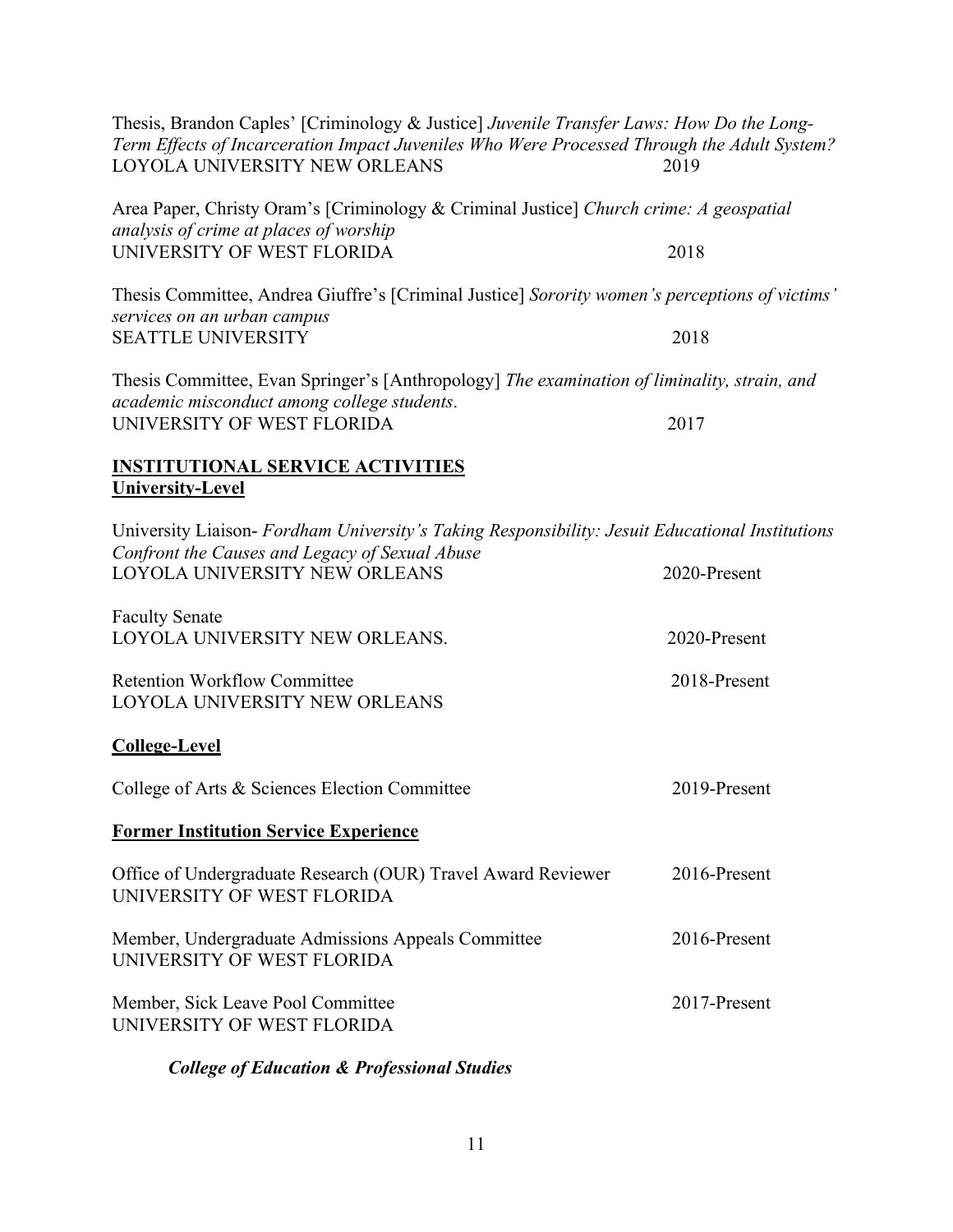| Member, CEPS Scholarship Committee<br>UNIVERSITY OF WEST FLORIDA                       | 2017-2018       |
|----------------------------------------------------------------------------------------|-----------------|
| Member, CEPS Showcase Committee<br>UNIVERSITY OF WEST FLORIDA                          | 2016            |
| Member, CEPS Advisors Search Committee<br>UNIVERSITY OF WEST FLORIDA                   | 2016, 2018      |
| Member, CEPS Recruitment and Retention Task Force<br>UNIVERSITY OF WEST FLORIDA        | 2017-Present    |
| <b>Department of Criminology &amp; Justice</b>                                         |                 |
| Co-Faculty Advisor, Criminal Justice Student Association<br>UNIVERSITY OF WEST FLORIDA | $2015$ -Present |
| Member, Bylaws Committee<br>UNIVERSITY OF WEST FLORIDA                                 | 2016-Present    |
| Member, Scholarship Committee<br>UNIVERSITY OF WEST FLORIDA                            | 2016-Present    |
|                                                                                        |                 |
| Department Social Media Coordinator<br>UNIVERSITY OF WEST FLORIDA                      | 2016-Present    |

# **PROFESSIONAL SERVICE**

Southern Criminal Justice Association's Tom Barker Outstanding Undergraduate Student Award Committee – Chair

Academy of Criminal Justice Sciences' Outstanding Mentor Award Committee Member 2020

# **PROFESSIONAL SERVICE REVIEWER**

| Journal of Criminal Justice Education                 | 2012 |
|-------------------------------------------------------|------|
| <b>Archives of Sexual Behavior</b>                    | 2013 |
| Criminal Justice Policy Review                        | 2013 |
| <b>Criminal Justice Studies</b>                       | 2013 |
| Journal of Qualitative Criminal Justice & Criminology | 2014 |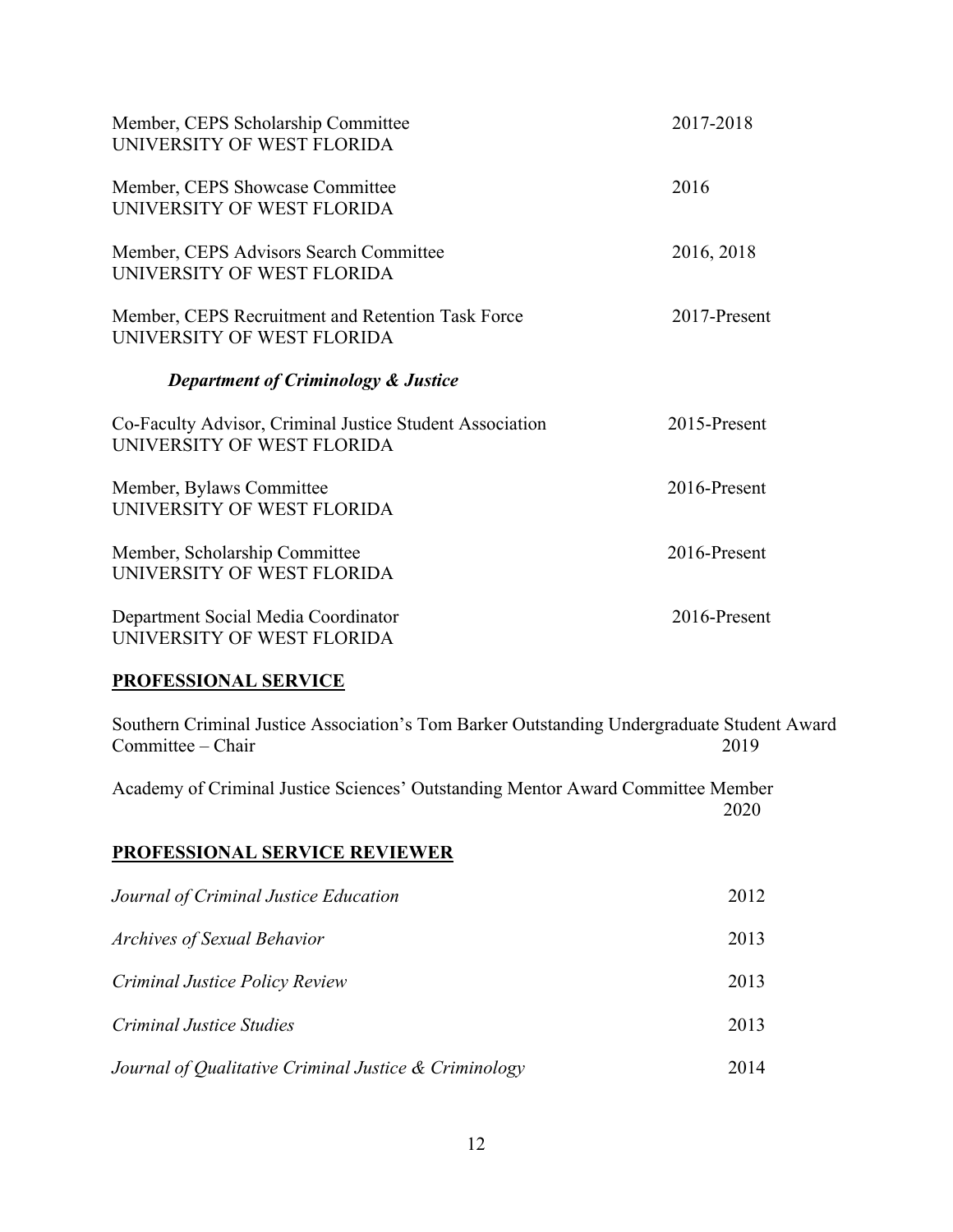| Journal of Psychology & Psychotherapy                                 | 2016 |
|-----------------------------------------------------------------------|------|
| Journal of Alcoholism, Drug Abuse & Substance Dependence              | 2016 |
| <b>Medical Journals Review</b>                                        | 2016 |
| Finding Freedom in Confinement: The Role of Religion in Prison Life   | 2016 |
| <i>Violence and Victims</i>                                           | 2016 |
| Journal of Aggression, Conflict and Peace Resolution                  | 2017 |
| Criminal Justice and Behavior                                         | 2017 |
| Religions                                                             | 2018 |
| Social Science and Missions                                           | 2019 |
| American Journal of Criminal Justice                                  | 2019 |
| International Journal of Offender Therapy and Comparative Criminology | 2019 |

## **COMMUNITY SERVICE**

Florida's Circuit 1 Human Trafficking Task Force 2016-2018 \*Executive Committee Member; Chair of Training and Education Subcommittee

Grant Consultant 2017 Platt, J. Denney, A.S., & Goulette, N. (2017). S.C.O.R.E. [Second Chance Outreach, Re-entry, & Education Development, Inc.]: Ex-offender reentry using the development of strength based careers, cognitive restructuring, and community strengths an asset model of service. Grant proposal presented to the Florida Department of Corrections on May 19th, 2017.

#### **MEDIA INQUIRIES**

Houston Chronicle. (2018). Southern Baptist Sexual Abuse scandal interview for later exposé.

The Morning Call. (2018). Evangelical Lutheran Church of America pastor sexual abuse inquiry [email interview].

WalletHub. (2017). *2017's best and worst states to be a police officer* [Press release]. Retrieved from https://wallethub.com/edu/best-states-to-be-a-cop/34669/#

CBS News. (2017). Human trafficking inquiry [Phone interview].

Pensacola News Journal. *Area launches human trafficking task force* [Press release]. Retrieved